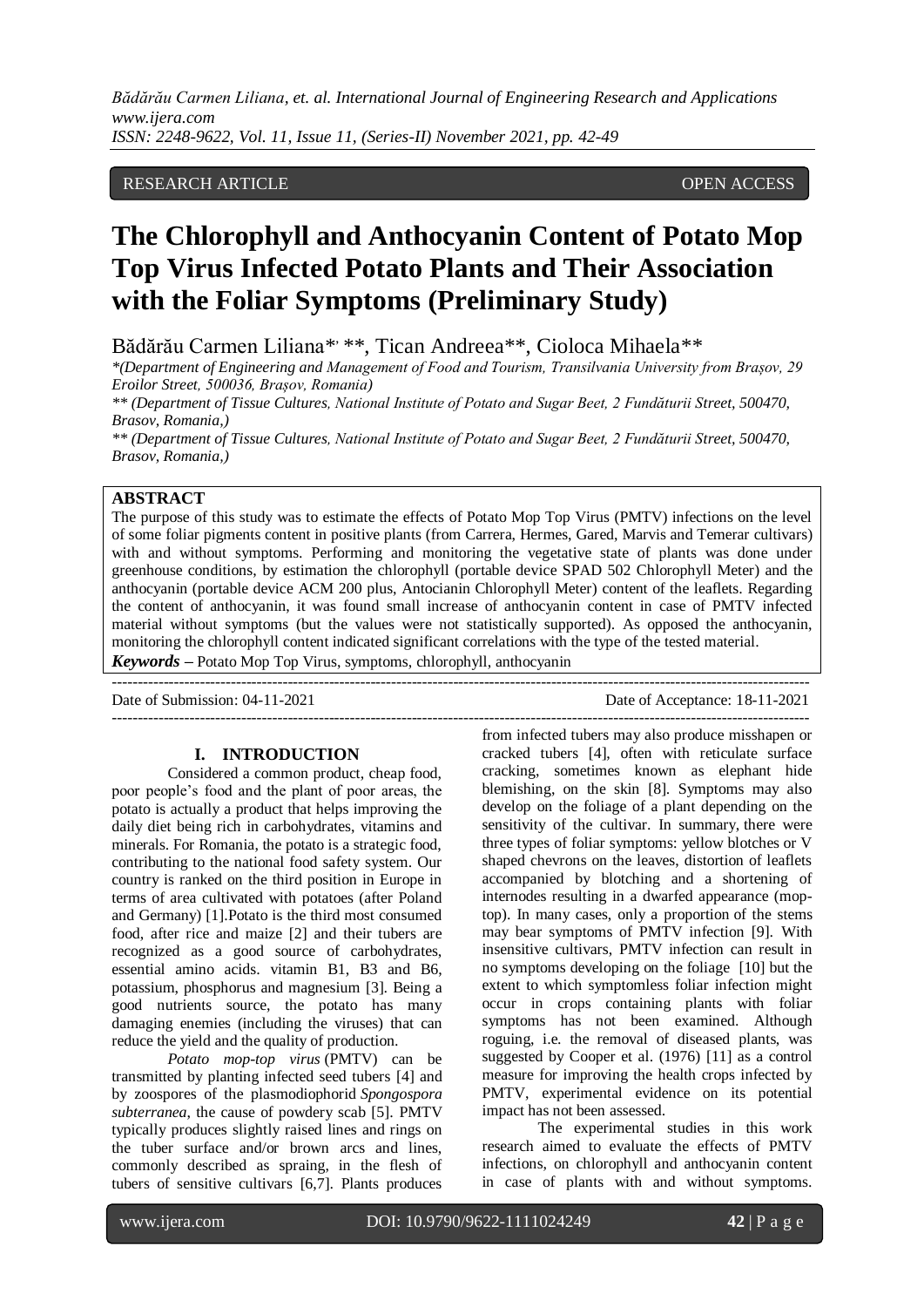Another objective of this preliminary study was to verify if the PMTV invisible in non symptomatic plants had effects on the content of photosynthetic pigments, which may affect also plant development and therefore the values of the specific yield parameters (weight and number of tubers) [12].

### **II. MATERIAL AND METHODS**

## *2.1. Potato material*

The potato varieties used in this preliminary study were the following:

- Carrera, Hermes

- Gared, Marvis, Temerar (new Romanian cvs.).

The samples were collected from five commercial potato crops containing relatively high amount of plants with PMTV foliar symptoms (identified in 2019).

The sampling strategy was to identify and to mark with a distinctive cane during Jully 2019 paired replicates, each consisting of a plant with

foliar symptoms and a plant with no symptoms neighbore to the symptomatic plant. In some place, two plants with foliar symptoms were selected for each replicate in order to provide sufficient tubers for testing and assessment. When marking the plants, four leaflets were sampled from each plant and tested for PMTV by DAS ELISA. For plants with symptoms, only symptomatic leaflets were taken. On the plants with no symptoms, a leaflet was selected from mid-point on four separate stems. The produce of each plant was harvested separately into bags in October 2019 at least 2 weeks after destruction foliage.

From the material sampled in 2019, for each variety, in year 2020, twenty PMTV infected tubers, (ten collected from symtomatic plants and ten from non symptomatic material) and ten negatives controls were selected and planted in pots under greenhouse conditions.



A. B.

**Fig. 1.** Estimation the chlorophyll content of leaf portable device (SPAD 502 Chlorophyll Meter) (**A**) and the anthocyanin content at leaf (portable device ACM 200 plus, Antocianin Chlorophyll Meter) (**B**).

The evaluation of foliar symptoms of the plants was observed in addition with the evaluation of the photosintetic pigments.

The total number and weight of tubers from each plant were recorded. The tubers were assessed for external and internal symptoms of spraing between February an April after storage at 4-6<sup>°</sup>C and tested for PMTV. From this material, thirty tubers were selected for planting in the following year and the reminder used for assessment.

All plants tested for PMTV infection (with and without symptoms, noninfected) were evaluated for the chlorophyll and anthocyanin content in years 2020 and 2021.

*2.2. Evaluation of the chlorophyll and anthocyanin content using specific contact sensors*

Evaluating the state of plants grown in greenhous was done by:

-evaluation the chlorophyll content of leaf (portable device SPAD 502 Chlorophyll Meter) [13]. The values (determined by the equipment used) indicated the relative content of the chlorophyll quantity present in the plants leaves, measured by the transmittance of leaf at the two wavelengths, 650 nm (red) and 940 (near infrared –NIR) (Fig. 1A).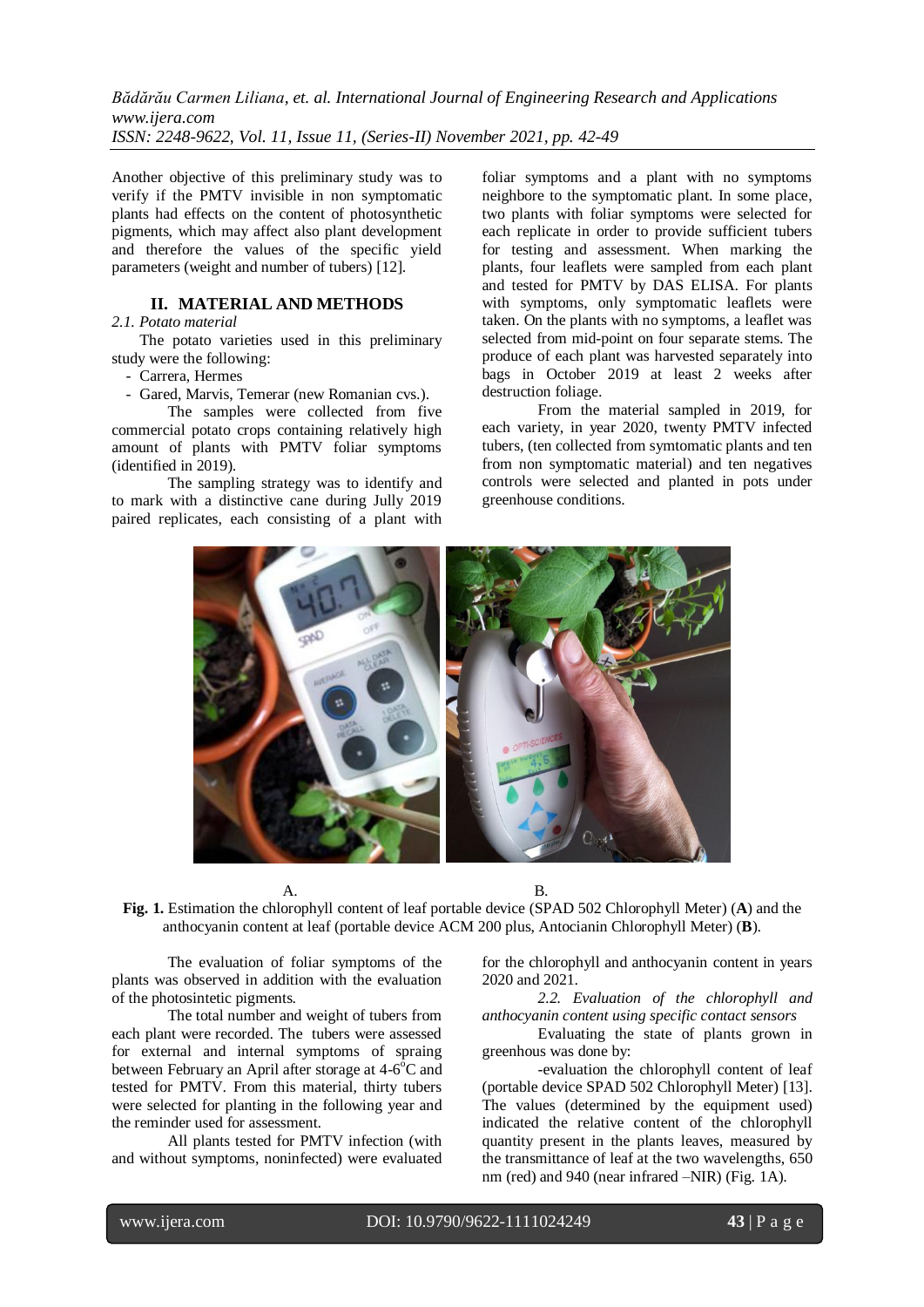-estimation the anthocyanin content at leaf (portable device ACM 200 plus, Antocianin Content Meter) [14]. As in the case of determining the chlorophyll content, values indicated by device represents the **relative** sum of anthocyanin quantity present in leaves, estimated by transmittance of plant material, measured at two wavelengths, characteristic for anthocyanin pigment analysis (510nm and 700nm) (Fig. 1B).

Also, the values of the photosynthetic pigments content evaluated using these specific contact sensors are relative.

## *2.3. Leaflet and tuber testing by DAS ELISA*

Samples for testing consisted of four leaflets. Leaflets samples placed into the rear of a homogenisation bag (Bioreba, AG, CH) were tested within 24 h of sampling. However, if this was not possible, leaflets were stored at  $4^{\circ}$ C. Five ml of leaf extraction buffer were added to the sample prior to homogenisation, and further 5ml was added to the sample after homogenisation. For tubers, a tissue core, 25-30 mm in length and 5 mm in diameter was taken with a cork borer from the rose and stolon-end of each tuber. The two cores were placed in a homogenisation bag and 5 ml of tuber extraction buffer was added to the sample prior to homogenisation. The samples were tested using DAS-ELISA kits for PMTV and according to the manufacturer's instructions (Bioreba, Swiss). Also, the analysis was performed following the protocol described by Clark and Adams $[15]$  (100  $\mu$  per well). Microplates were filled with substrate solution (pnitro phenyl phosphate) incubated 1 hour and the absorbance values were estimated at  $405 \text{ nm}$  (A<sub>405</sub>) on TecanSunRise reader (Magellan softwere). The samples having  $A_{405}$  values exceeding two times the average of healthy controls were considered virus infected.

#### *2.4. Statistical analysis*

Data were analysed by ANOVA and Duncan's Multiple Range Test and scored as significant if P<0.05.

# **III. RESULTS AND DISCUSSION**

In this preliminary study, the relative content of the photosynthetic pigments was estimated to be able to interpret in the future the correlations with different parameters of plants growth and with yield specific indicators (especially the PMTV symptoms). The determinations were made from plant material originally infected (specified in material and method).

The results of this research work intend to verify if there are correlations between the content of photosynthetic pigments and the PMTV symptoms), these having repercussions on subsequent parameters of plants growth and then on the specific yield indicators (tubers quality and yield). Also, the paper tried to present a simple method for estimating the relative content of photosynthetic pigments, noninvasive methods, although the values shown are relative.

#### *3.1. Sampling potato material*

In the selected potato crops, the estimated incidence of plants with foliar symptoms characteristic for PMTV infection varied between 10 % to 35% (table 1).

| Table 1. Incidence and symptoms of PMTV infection in five potato crops selected for sampling (in 2019) |               |                           |                                                    |  |  |  |  |
|--------------------------------------------------------------------------------------------------------|---------------|---------------------------|----------------------------------------------------|--|--|--|--|
| <b>Cultivar</b>                                                                                        | Region        | <b>Estimated % plants</b> | <b>Symptoms</b> on plants                          |  |  |  |  |
|                                                                                                        |               | affected by PMTV          |                                                    |  |  |  |  |
| Carrera                                                                                                | Covasna       | 25                        | Faint motting of leafllets, stunting of some stems |  |  |  |  |
| <b>Hermes</b>                                                                                          | <b>Brasov</b> |                           | Yellow chevrons on leaflets                        |  |  |  |  |
| Gared                                                                                                  | Covasna       |                           | Stunted, mopped plants                             |  |  |  |  |
| Marvis                                                                                                 | <b>Brasov</b> |                           | Stunting of some leaflets                          |  |  |  |  |

Temerar Suceava 35 Yellow chevrons on leaflets, stunted, mopped plants

Table 1. Incidence and symptoms of PMTV infection in five potato crops selected for sampling (in 2019)

Symptoms ranged from mild (yellow markings on leaflets and no distortion or stunting of the plant or of the leaflet) on plants from cvs. Gared, and Hermes to severe (stunting and mopping of most of stems) on plants of cvs. Carrera and Temerar.

*3.2. Correlations between the level of pigments content and the type of material used (presence/ non presence of symptoms)*

The simple correlation coefficient Pearson revealed significantl higher values regarding chlorophyll content (as compared to the negative control). As seeing in table 2, the are strong correlations between the content of this photosynthetic pigment and the type of material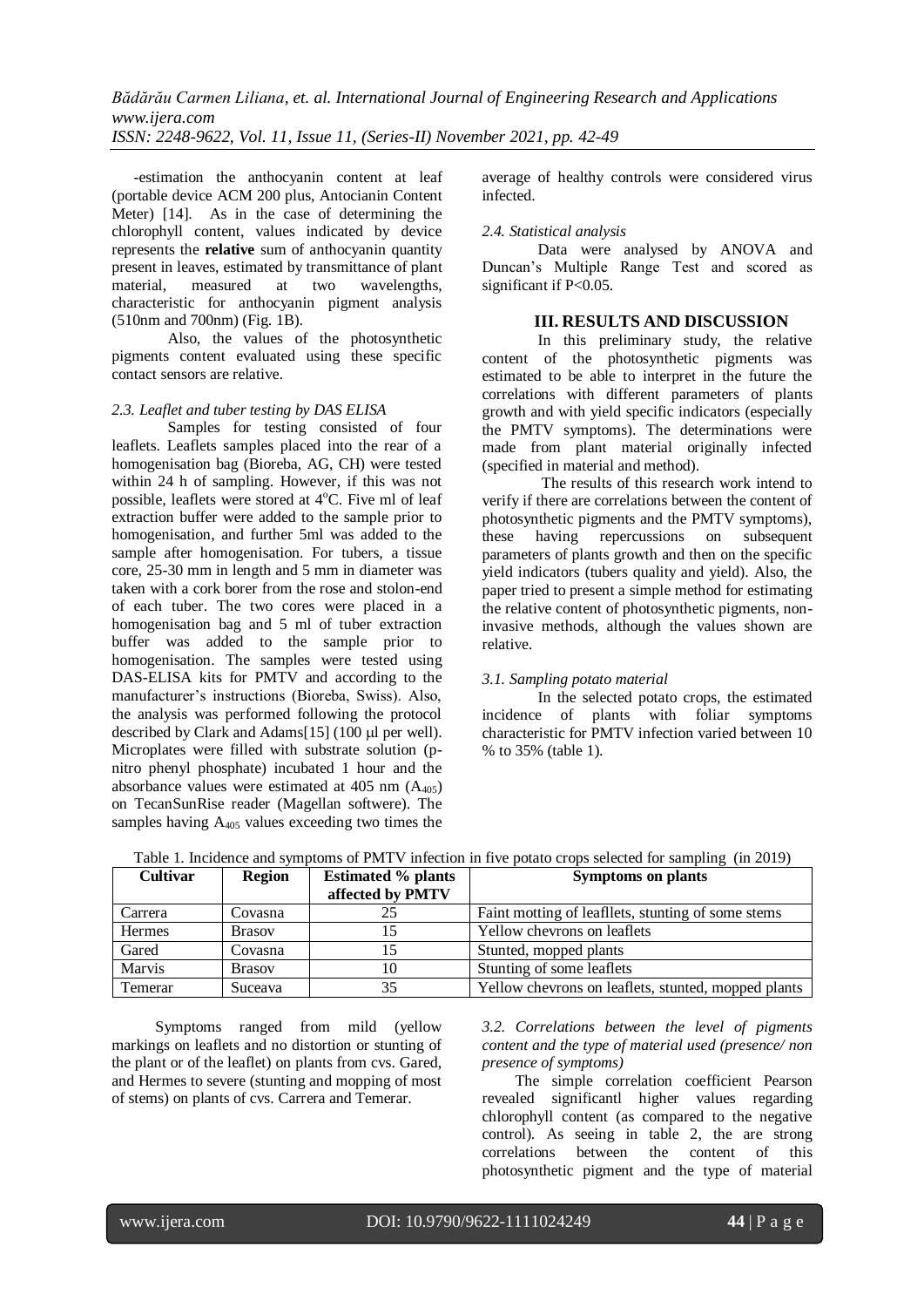(visible or not visible PMTV symptoms). Despite the higher values of absorbances in case of infected plants without symptoms, the values of cholophyll content were significantly higher compared with the symptomatic material.

## *3.3. Chlorophyll and antocyanin content of non infected material and PMTV infected plants with and without symptoms*

Regarding the content of anthocyanin, there were no significant differences between values recorded in the experimental variants (Fig. 2). Compared to the negative control, however, it was found small increase of the relative anthocyanin content in case of material infected with PMTV without symptoms (but the values were not statistically supported in all cases) (Fig. 2). In year 2, the differences between the values of this parameter and the type of material were higher. In both years, Marvis was the variety with the lowest difference between the anthocyanin content of material with symptoms and without symptoms (Fig. 2).

As opposed the content of anthocyanin, the results remark significantly differences between the variants regarding the relative chlorophyll content of, being observed effects of PMTV incidence.

Table 2. The correlation between content of chlorophyll pigment and anthocyanin at the leaflet and type of material (plants with PMTV symptoms, without PMTV symptoms and noninfected)

| <b>Variables</b><br>(pigment tested) | Statistical indicators                 | Material (plants with PMTV<br>symptoms, without PMTV<br>symptoms and noninfected) <sup>a</sup> | Cultivar  |
|--------------------------------------|----------------------------------------|------------------------------------------------------------------------------------------------|-----------|
| Chlorophyll content                  | Correlation coefficient Pearson        | $0.629**$                                                                                      | $0.464**$ |
| (units ACI)                          | Significance threshold                 | 0.000                                                                                          | 0.000     |
| Anthocyanin                          | Correlation coefficient Pearson        | 0.105                                                                                          | $0.174*$  |
| content (units AAI)                  | Significance threshold                 | 0.472                                                                                          | 0.002     |
| Absorbances values                   | <b>Correlation coefficient Pearson</b> | $-0.777**$                                                                                     | 0.023     |
| at $405$ nm <sup>b</sup>             | Significance threshold                 | 0.000                                                                                          | 0.696     |

<sup>a</sup>For for each plant was determined mean value for three determinations (in different parts of foliage). Number tests =300 (30 plants x 5 cvs. x 2 years =300)

<sup>b</sup> Values obtained using DAS ELISA test

\*\* Correlation is significant for p<0.01.



**Fig. 2.** The anthocyanin content (specific contact sensors) of plants from material infected with PMTV (with symptoms, without symptoms) and non infected (under greenhouse conditions). Values not followed by the same letter are significantly different (P=0.05) according to Duncan's test.

www.ijera.com DOI: 10.9790/9622-1111024249 **45** | P a g e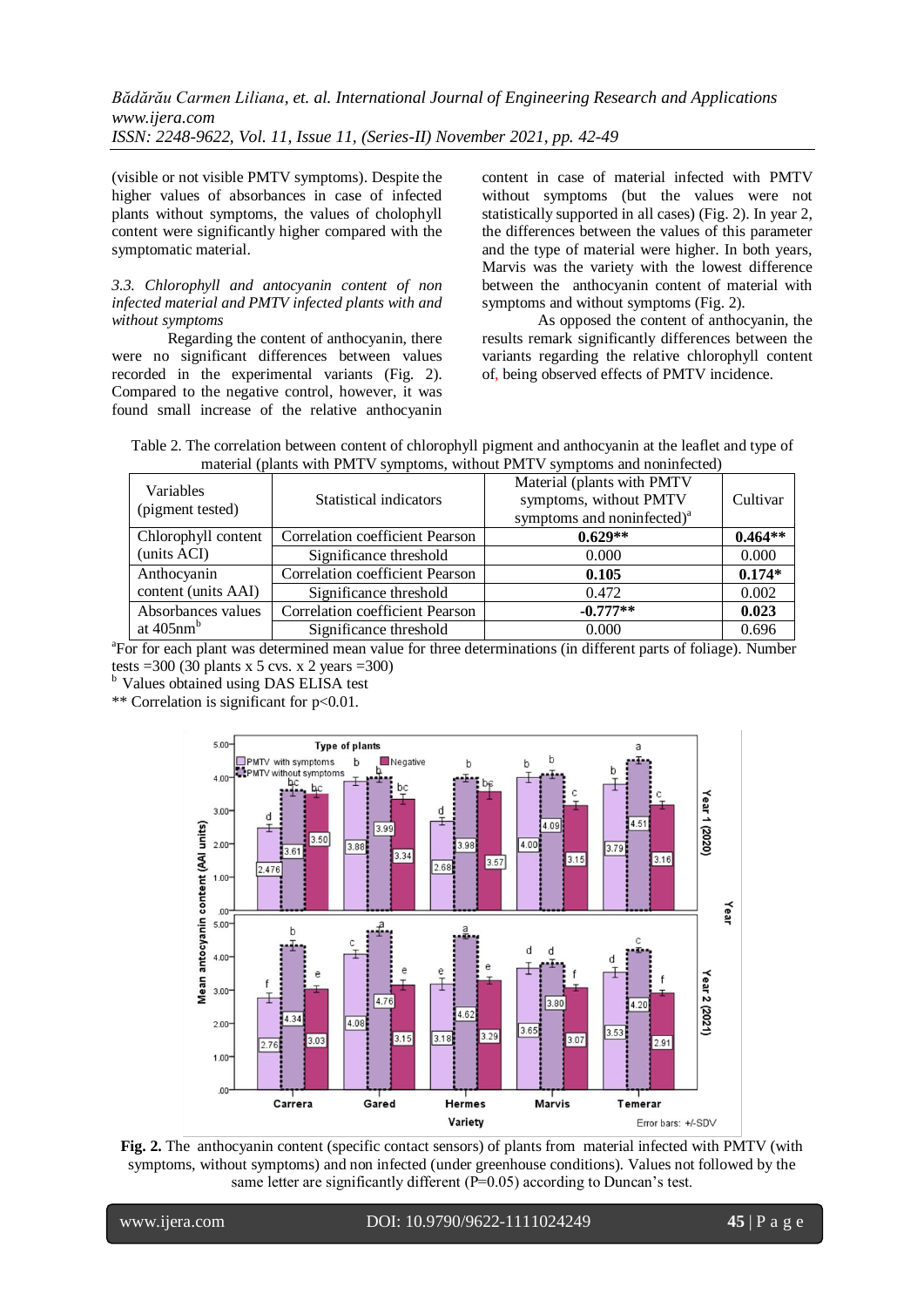In both experimental years, compared with the symptomatic plants, the level of anthocyanin content was higher in the material without symptoms for all varieties tested. Excepting the variety Marvis, all the other genotypes presented significantly higher values of this parameter in non symptomatic material (Fig. 2). The highest level of anthocyanin content was recorded in non symptomatic material from Gared var. (4.76 AAI units in year 2020 and in Temerar var. (4.51 AAI units) in year 2021. The lowest values of this parameter was found in Carrera variety (material with symptoms).

The level of chlorophyll content in the material tested is presented in figure 3. There were find closed values of this parameter in the negative material and in the plants without symptoms (Fig. 3). The chlorophyll relative content of the leaves in all the negative and non symptomatic plants, for all varieties had higher values compared with the other

experimental variants. In year 2, the varieties Marvis and Temerar had very close values of this photosyntetic pigment content in non symtomatic plants and negative controls (Fig. 3).

The highest values of chlorophyll content for the material tested was find to Marvis and Temerar varieties.

PMTV infection of potato plants by soil borne *S. subterranean* does not cause symptoms in the foliage regardless of the sensitivity of a variety but can produce spraing in tubers of sensitive varieties [16,17].

Davey (2008) [18] found that high occurrence of tubers infection by PMTV in seed potato crop of some varieties were associated with infection from soil borne inoculums and not with planting PMTV infected seed tubers.



**Fig. 3.** The chlorophyll content (specific contact sensors) of plants from material infected with PMTV (with symptoms, without symptoms) and non infected (under greenhouse conditions). Values not followed by the same letter are significantly different (P=0.05) according to Duncan's test. The statistical analysis was done for each year of the experiments.

All the tubers selected in our study contained high amounts of PMTV infection of plants with a range of foliar symptoms and, thus, it seems like that the foliar symptoms in our tests were

derived from primary infection occurring the previous year from soil-borne inoculums.

Symptomless infection by PMTV is known to occur in potato tubers [19] but its occurrence in foliage is less well documented. Browning et al.,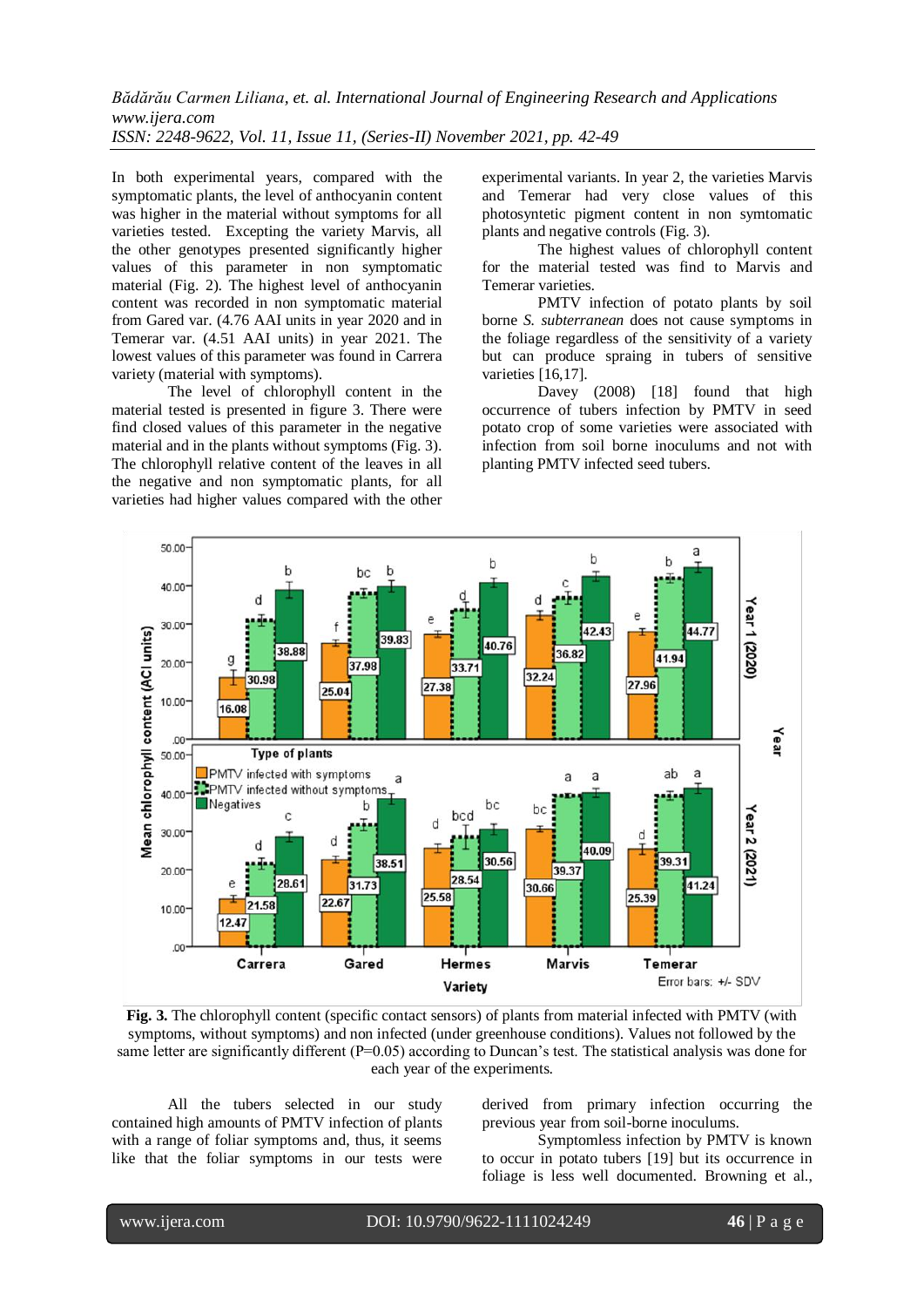(2002) [20] reported a similar level of detection of PMTV by ELISA in leaflets with no symptoms and those with symptoms. In a survey of 633 poato plants in Costa Rica, Montero-Astua et al (2008) [21] detected PMTV in 28% of plants with symptoms and 11.5% of those with no symptoms. By contrast, our preliminary study show that all the plants without PMTV symptoms were infected and these one had higher level of anthocyanin content and level of chlorophyll content very close to those of negative controls.

Historycally, the effect of PMTV on yield has been assessed by comparing the yield of plants derived from tubers with spraing symptoms and those with no symptoms without taking account of whether individual plants were affected by foliar symptoms [7]. The maximum reduction in total yield recorded by Kurppa (1989) [7] was7% whch was greater than that reported by Calvert (1968) [4] . In our study, the total weight and number of tubers produced by a plant was generally less for plants with foliar symptoms than for plants with no symptoms (Table 2) and this reduction was in proportion to the severity of the foliar symptoms.

In the two years, in case of cvs. Carrera, Temerar and Hermes most of symptomatic plants were stunted and mopped and this symptom was accompanied by an average reduction in total tuber yield of 64%, 65% respectively 48.7% and in tuber numbers of 57%, 36.8%, respectively 32.5%.

Table 2. The total weight and number of tubers produced by plants with foliar symptoms pf Potato Mop Top virus infection and with no symptoms (in 2020 and 2021)

| Cultivar      | Weight of tubers (g/plant) |                 | Number of tubers/plant |                  |  |
|---------------|----------------------------|-----------------|------------------------|------------------|--|
|               | No symptoms                | Foliar symptoms | No symptoms            | Foliar symptoms  |  |
| Carrera       | $294+42$ e <sup>*</sup>    | $105 \pm 10 d$  | $10.4 \pm 2.5$ cd      | $4.4 \pm 1.0 e$  |  |
| Gared         | $402 \pm 18$ c             | $276 \pm 26 b$  | $12.8 \pm 1.7$ c       | $10.0 \pm 1.0$ c |  |
| <b>Hermes</b> | $472 \pm 31$ b             | $242 \pm 31$ c  | $16.5 \pm 1.0 b$       | $10.8 \pm 1.2$ c |  |
| Marvis        | $593 \pm 12$ a             | $416 \pm 26 a$  | $17.9 \pm 1.2$ a       | $14.3 \pm 1.4$ a |  |
| Temerar       | $372 \pm 54$ cd            | $129 \pm 14$ d  | $11.7 \pm 2.4$ de      | $7.4 \pm 1.3$ d  |  |

\*Values not followed by the same letter are significantly different  $(P=0.05)$  according to Duncan's test.

By contrast, the total yield of plants of cv. Marvis with mild foliar symptoms did not differ from that of plants with no symptoms. With cvs Gared and Marvis on which foliar symptoms were intermediate in severity, the mean reduction in total yield was 31.1%, respectively 29.5% and that in tuber numbers was 21.9%, respectively 21.4%.

Hirst et al. (1973) [22] and Hide and Read (1990) [23] recorded that plants adjacent to gaps or diseased plants will compensate in terms of tuber yield for missing or diseased neighbours and that this compensation was greatest when gapping or differences in growth occurred early in crop growth. It is therefore, possible that differences in tuber yield between plants with foliar symptoms and those with no symptoms may have been influenced by this compensatory effect because it was not recorded whether the plant with no symptoms in a replicate pair was immediately adjacent to diseased plant [16]. Nevertheless, it is clear that a serious reduction in crop yield may be expected when foliar symptoms are severe and prevalent, as in case of cv. Carrera. Additional losses may occur if spraing develops in infected tubers as with the tubers of cv. Carrera or Hermes.

These preliminary results suggest that the PMTV infected was present in the tubers planted from material with primary and secondary infection and the plants from this material presented no symptoms despite the level of infection.

# **IV. CONCLUSION**

In this preliminary study, the relative contents of the photosynthetic pigments was estimated to be able to interpret in the future the correlations with different parameters of plants growth and with yield specific indicators. Between the experimental variants were observed differences concerning the development symptopms of plants, depending on the cultivars and on the level of chloropyll , anthocianin content. Regarding the content of anthocyanin, it was found small increase of anthocyanin content in case of PMTV infected material without symptoms (but the values were not statistically supported). As opposed the anthocyanin, monitoring the chlorophyll content indicated significant correlations with the type of the tested material.

In case of cvs. Carrera, Temerar and Hermes most of symptomatic plants were stunted and mopped and this symptom was accompanied by an average reduction in total tuber yield. As opposite, the total yield of plants of cv. Marvis with mild foliar symptoms did not differ from that of plants with no symptoms.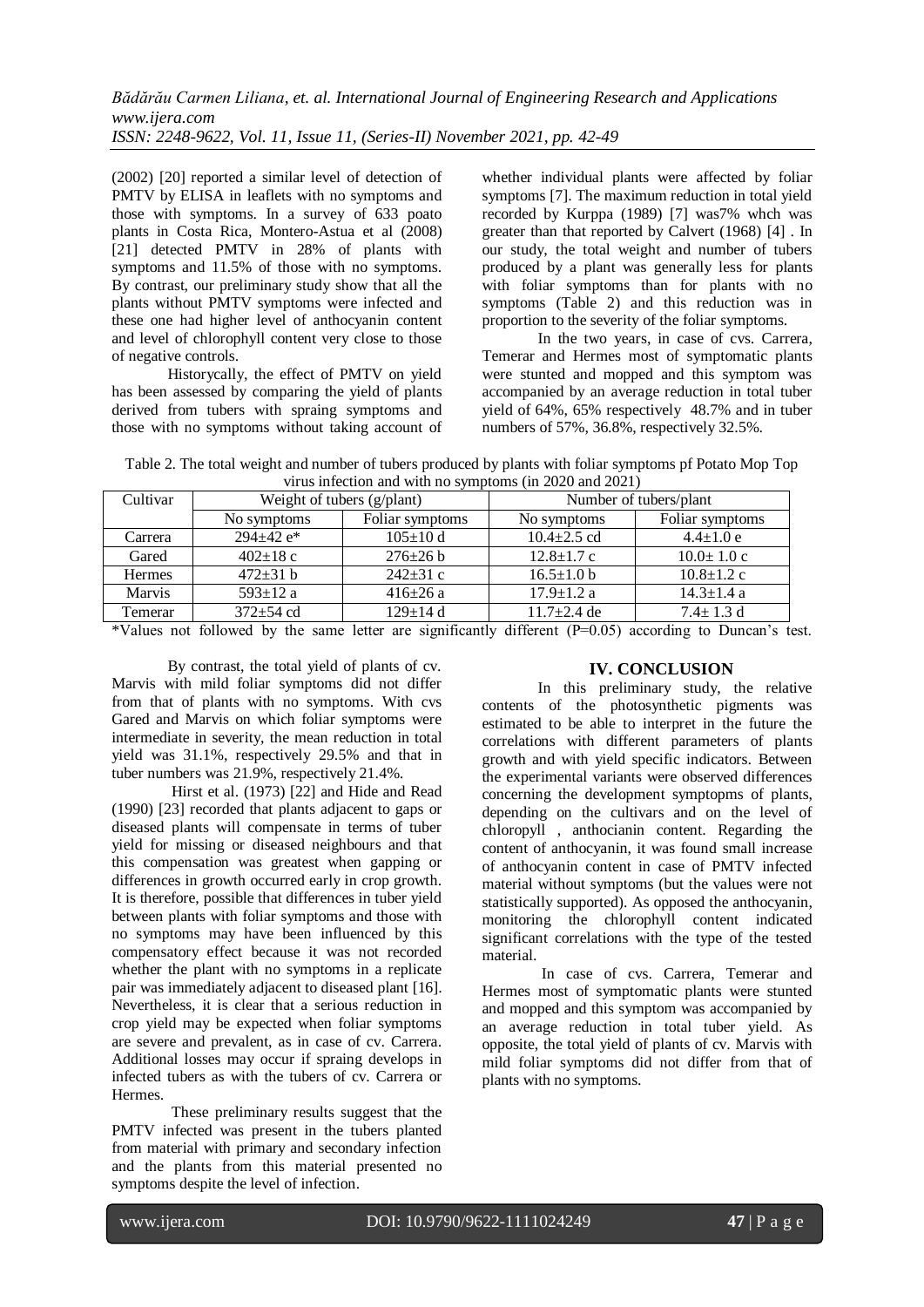#### **ACKNOWLEDGEMENTS**

This work was supported by the project ADER 511, "*Research regarding the seed potato viruses control and the study of the behavior of Romanian potato breeding lines and varieties in the presence of new viruses with high damaging potential in the context of climate change*", project number 511/27.09.2019

#### **REFERENCES**

- [1] Bădărău C.L., Rakosy E., Damşa F., Olteanu Gh., Chiru S.C. (2015). Investigation of thepotato virus status in seed potatoes in Romania (preliminary studies). *Proc of The18th Joint Meeting of the EAPR Breeding and Varietal Assessment Section and the EUCARPIA Section Potatoes",* Vico Equense, Italia, 15-19 november , 2015, 125
- [2] FAO Statistical Pocketbook World Food and Agriculture 2015 [http://www.fao.org/3/a](http://www.fao.org/3/a-i4691e.pdf)[i4691e.pdf](http://www.fao.org/3/a-i4691e.pdf)
- [3] Camire M.E., Kubow S. and Donnelly D.J., Potato and human health. *Critical Reviews in Food Science Nutrition 49(10)*, 2009, 821-840
- [4] Calvert E.L. The reaction of potato varieties to potato mop-top virus. *Report of Agriculture Research Minister Agriculture North Ireland, 17,* 1968, 31-40.
- [5] Arif M., Torrance L., Reavy B., Acquisition and transmission of potato mop-top furovirus by a culture of Spongospora subbterranea f.sp. subbterranea derived from a single cystosorus. *Annals of Applied Biology, 126*, 1995, 493-503
- [6] Harrison B.D., Jones R.A.C., Factors affecting the development of spraing in potato tubers infected with potato mop-top virus. *Annals of Applied Biology, 68*, 1971, 281-289.
- [7] Kurppa A.H.J., Reaction of potato cultivars to primary and secondary infection by potato mop-top furovirus and strategies for virus detection. *EPPO Bulletin, 19,*1989, 593-598.
- [8] Tenorio J., Franco Y., Chuquillanqui C., Owens R.A., Salazar L.F., Reaction of potato varieties to Potato mop top virus infection in the Andes. *American Journal for Potato research, 83*,2006, 423-431.
- [9] Torrance L., Cowan GH., Scott KP., Pereria LG., Roberts IM., Reavy B., Harrison BD., Detection ans diagnosis of potato mop top virus*. Annual report of Scottish Crop Research Institute for 1991*, 1992, 9-82.
- [10] Davey T., Browning I., Carnegie S.F., Saddler G.S., The importance of potato mop top virus (PMTV) in Scotish seed potatoes. *Proceedings Crop Protection in Northen Britain 2006*, 2006, 375-380
- [11] Cooper J.I., Harrison B.D., Field and glasshouse experiments on the control of Potato mop top. *Annals of Applied Biology, 83,* 1976, 215-230.
- [12] Víga R, Huzsvaib, L., Dobosa, A., Nagy, J., Systematic measurement methods for the determination of the SPAD values of maize (*Zea mays* L.) canopy and potato (*Solanum tuberosum* L.). *Communications in Soil Science and Plant Analysis, 43 (12),* 2012, 1648-1693.
- [13] \*\*\* SPAD 502 Chlorophyll Meter User Guide
- [14] \*\*\* ACM-200-PLUS Anthocyanin Meter User Guide
- [15] Clark M.F. and Adams, A.N., Characterization of the microplate method of the enzyme-linked immunosorbent assay for the detection of plant virus. *Journal of General Virology, 34*, 1977, 475-483
- [16] Carnegie S.F., Cameron A.M.., McCreath M., Symptoms caused by Potato mop-top virus on potato plants during vegetative propagation in scotland and their association with tuber yield, spring and tuber infection. *Potato Research, 53 (2),* 2010, 83-92.
- [17] Harrison B.D., Jones R.A.C., Host range and some properties of potato mop-top virus. *Annals of Applied Biology, 65,* 1970, 393-402
- [18] Davey T., Browning I., Carnegie S.F., Mitchell W.J., Saddler G.S., Soil: the principal source of Potato Mop Top virus (PMTV) infection. *Proceedings Crop Protection in Northen Britain 2008*, 2008 ,205-210
- [19] Sokmen M.A., Barker H., Torrance L., *Factors affecting the detection on potato mop top virus in potato tubers and improvement of tests procedures for more reliable assays.*  Annals of Applied Biology, 133, 1988, 55-63.
- [20] Browning I., Craigid J., Darling M., Darling D., Holmes R., Studies on the detection, transmission to progeny and symptom expression of potato mop top virus in potato. Abstracts of Virology section Meeting of EAPR, 7-13 october 2001, Havlicckuv Brod Trest (Czech Republic). *Potato Research 45(2),* 2001, 106.
- [21] Montero-Astua. M., Vasquez V., Turechek WW., Merz U., Rivera C., Incidence, distribution and association of Spongospora subterranea and Potato Mop Top virus in Costa Rica*. Plant deseases, 92,* 2008,1171- 1176.
- [22] Hirst J.M., Hide G.A., Stedman O.J., Griffith R.L., Yield compensation in gappy potato crops and methods to measure effects of fungi pathogenicon seed tubers *Annual Applied*